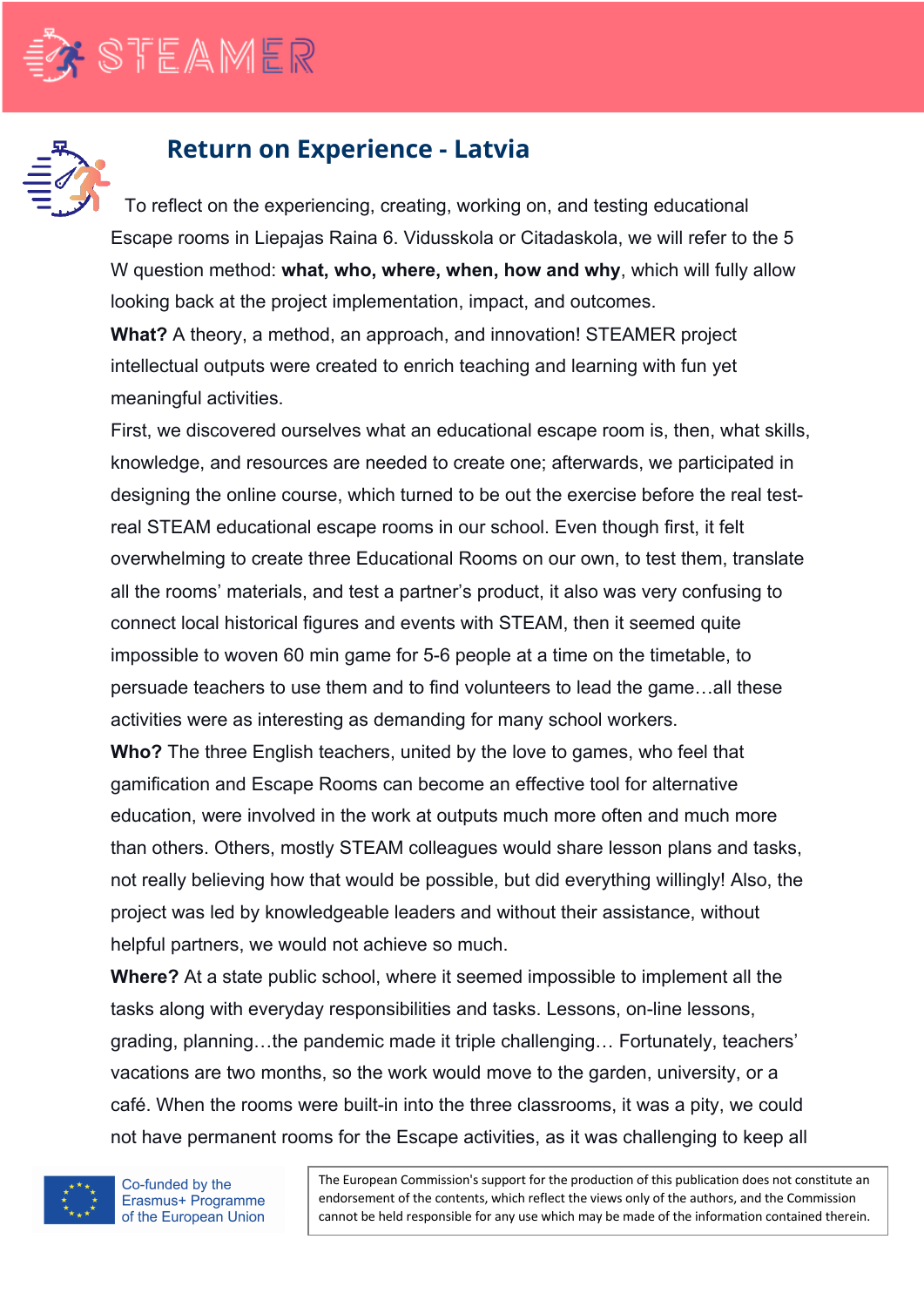

the boxes, materials, decorations, and … locks. After testing the rooms and having them for more than a month at school, we learned how important it is to keep all the materials safe.

**When?** In between! Between lessons, between weekends, holidays, between Zooms, between main teaching work and household chores. The project's time management became a very big issue due to the heavy amounts of work to be performed, especially translations. Then as to make it even worse, a bigger challenge-lockdowns came. The work was stopped for almost 5 months when we could not implement our Escape rooms!

**How and Why?** We, the STEAMER team of Citadaskola, can say we love what we did, made, and created: the result, the Escape Rooms brought us the joy of contributing to our students' "citādas mācīšanas", which means "unusual learning", which made our students excited when running and searching the objects and clues, codes and ciphers, and which brought a bit more involvement and meaning into an ordinary STEAM class, and which contributed to our school's value- bringing up future leaders and boosting curiosity.

First, our teachers and then our students were given a chance to test the rooms and that was a very exciting moment to wait for the first Escapers and ask them the very first question: So, how was it? And then, when we saw smiles on their faces, excitement, and surprise, it was clear everyone loved our products! Then, later, discussing the minor flaws, some mistakes, the failed locks, if too many hints, and disappointment to discover Math problems, Chemistry equations, and Physics formulas in the Escape game, we made few corrections, but everything worked really well. Although there were some critical eyes on the tasks by Maths teachers and some scepticism about applying the method and mostly on WHO will be ready to do it, we know that this is an accepted rule-there must be some negative views! When the big STEAMER event opened its doors for more than 50 teachers from our school and more than 40 guest teachers from other schools, there was such a worry while presenting our work to the audience! Our team presented HOW to use the method, how to explain the procedure and the process of creating an escape room for the classroom, how to involve students in the learning and mostly WHY to do all this work. The STEAMER generator was met with great enthusiasm by teachers and



Co-funded by the Erasmus+ Programme of the European Union

The European Commission's support for the production of this publication does not constitute an endorsement of the contents, which reflect the views only of the authors, and the Commission cannot be held responsible for any use which may be made of the information contained therein.